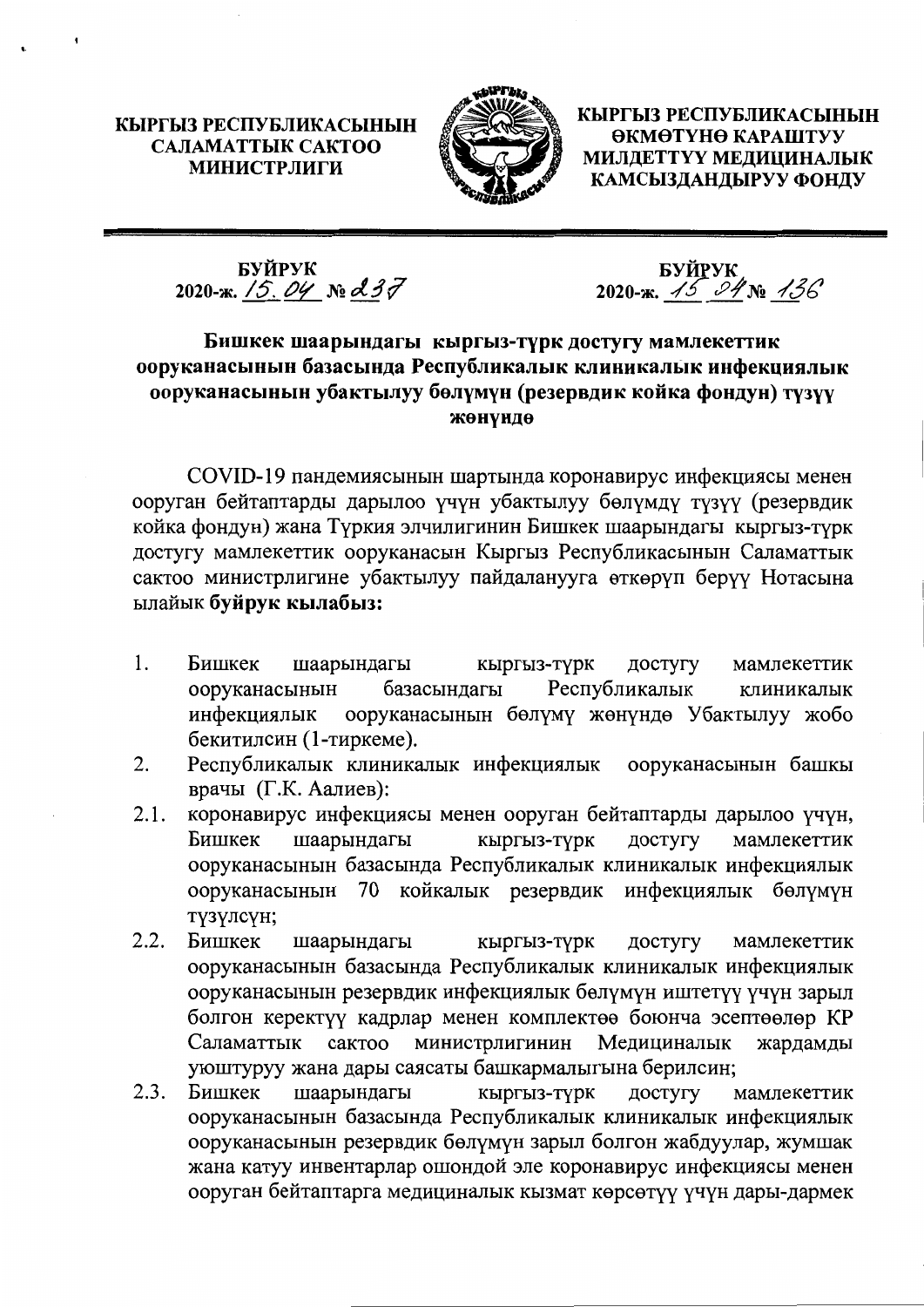каражаттары жана медициналык буюмдар, тамак-аш азыктары менен камсыз кылсын;

- $2.4.$ жаны коронавирус инфекциясынан жабыркаган бейтаптарды жаткырууда каршы бекем ооруканага эпидемияга режимдин сакталышын уюштурсун, коронавирус инфекциясы менен иштеген инфекциялык стационардын ишин уюштуруу нускамасы менен ар бир кызматкердин колун койдуруу менен тааныштырып чыксын;
- $2.5.$ эпидемиологиялык кырдаал турукташканга чейин коронавирус инфекциясынан жабыркаган бейтаптарды дарылоо үчүн, Бишкек кыргыз-түрк достугу мамлекеттик ооруканасынын шаарындагы базасында Республикалык клиникалык инфекциялык ооруканасынын резервдик бөлүмүнүн иштөөсүн камсыз кылсын;
- $2.6.$ «COVID-19 дарыланып чыккан учур» программалык камсыздоосунун иштөөсү үчүн интернет тармагына кошулган компьютер орнотулсун;
- Дарыланып чыккан учурлар боюнча КСФ-1 (форма № 066-1/э) өз  $2.7.$ убагында жана сапаттуу толтурулушун камсыз кылсын, алар «COVIDчыккан учур» программалык камсыздоосуна 19 дарыланып киргизилсин жана КР Саламаттык сактоо министрлиги менен ММК фондунун 2020-жылдын 30-мартындагы № 209/126 биргелешкен буйругу менен бекитилген № 6/2 формага ылайык Коронавирус инфекциясы менен дарыланып чыккандар боюнча отчет кийинки айлын  $5$ ине чейин **MMK** фондунун Бишкек аймактык башкармалыгына тапшырылсын.
- $\overline{3}$ . КР Саламаттык сактоо министрлигинин Медициналык жардамды саясаты башкармалыгынын башчысы уюштуруу жана лары (А.С. Ешходжаева) Бишкек шаарындагы кыргыз-түрк достугу базасындагы Республикалык мамлекеттик ооруканасынын ооруканасынын резервдик бөлүмүнүн клиникалык инфекциялык күнү-түнү иштөөсүн камсыз кылуу үчүн, Бишкек шаарынын үчүнчү саламаттык сактоо уюмдарынан медициналык ленгээлдеги кызматкерлерди бөлүп берүү маселесин чечсин.
- 4. медициналык Кыргыз Кыргыз мамлекеттик академиясынын, мамлекеттик кадрларды даярдоо жана кайра даярдоо медициналык институтунун ректорлору (И.О. Кудайбергенова, Р.А. Курманов), Кыргыз-Россия университетинин Славян медициналык факультетинин  $(A.\Gamma.$ Зарифьян макулдашуу боюнча) деканы турукташканга чейин Бишкек эпидемиологиялык кырдаал шаарындагы кыргыз-түрк достугу мамлекеттик ооруканасынын Республикалык базасындагы инфекциялык клиникалык ооруканасынын резервдик бөлүмүндө иштөө үчүн инфекциялык оорулар кафедрасынын кызматкерлеринин тизмесин беришсин.
- КР Саламаттык сактоо министрлигине караштуу Электрондук  $5<sub>1</sub>$ саламаттык сактоо борборунун директору (Б.К. Станбеков) жаңы түзүлгөн Бишкек шаарындагы кыргыз-түрк достугу мамлекеттик базасындагы Республикалык ооруканасынын клиникалык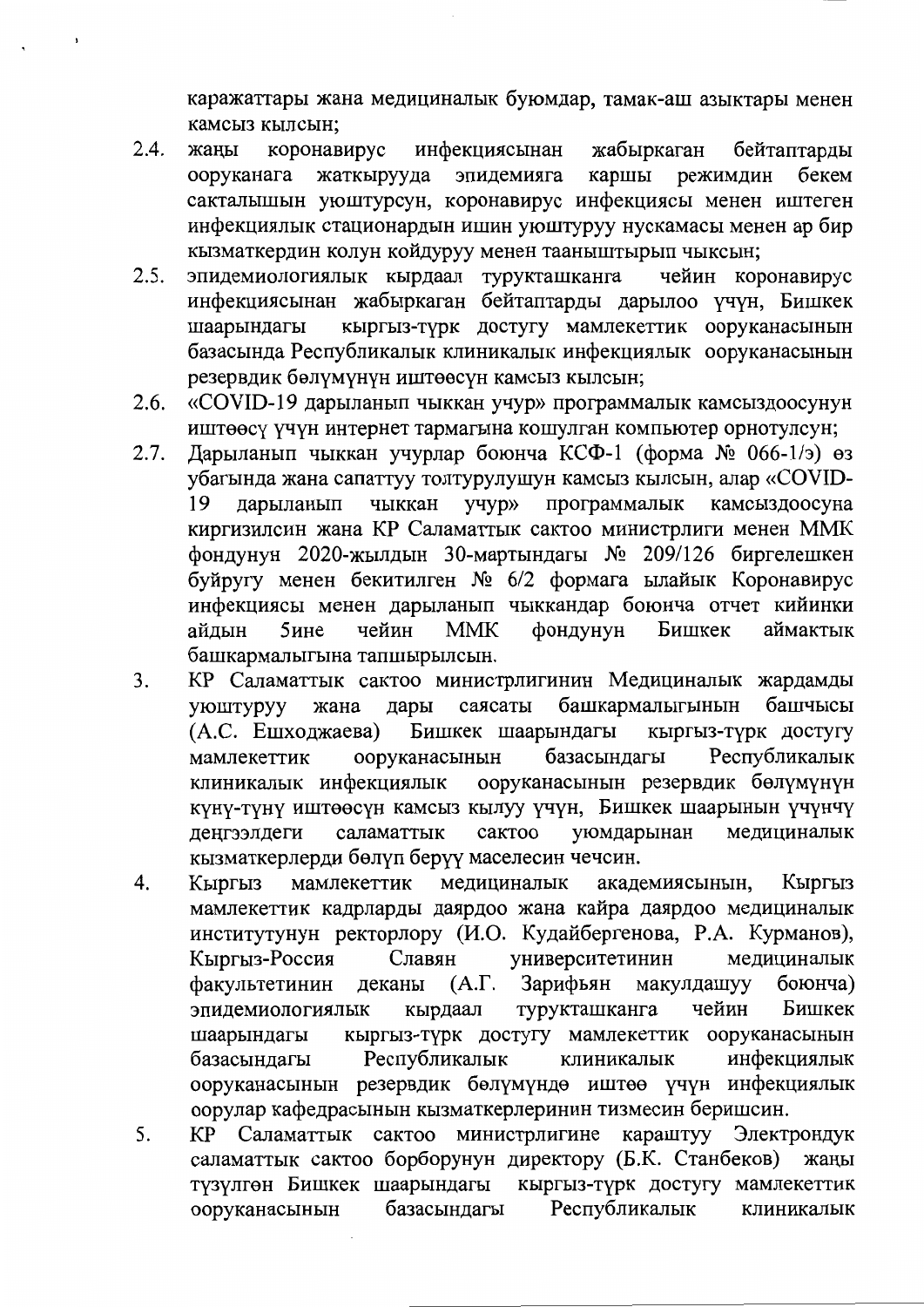инфекциялык ооруканасынын резервдик бөлүмүнө убактылуу код ыйгарсын жана аны Саламаттык сактоо уюмдарынын бөлүмдөрүнүн коддорунун маалымдамасына киргизсин.

- 6. КР Өкмөтүнө караштуу ММК фондунун Маалыматтык-техникалык камсыз кылуу бөлүмүнүн башчысы (У.Д. Жумабаев) «СОVID-19 чыккан программалык дарыланып учур» камсыздоосундагы Республикалык инфекциялык клиникалык ооруканасынын бөлүмдөрүнүн тизмесине «Бишкек шаарындагы кыргыз-түрк достугу мамлекеттик ооруканасынын базасындагы инфекциялык бөлүмү» убактылуу түзүмдүк бөлүмүн киргизсин.
- КР Өкмөтүнө караштуу ММК фондунун Бюджетти  $7<sub>1</sub>$ аткаруу башкармалыгынын башчысы (К.А. Эсенгулов) ММК фондунун Бишкек аймактык башкармалыгы тарабынан берилген № 6/2 формага ылайык КР Өкмөтүнө караштуу ММК фондунун камсыздандыруу запасынын каражаттарынан Бишкек шаарындагы КЫРГЫЗ-ТУРК достугу мамлекеттик ооруканасынын базасындагы Республикалык клиникалык инфекциялык ооруканасынын резервдик бөлүмүндөгү кронавирус инфекциясын дарылоо менен байланышкан дарыланып чыккан учурларга акы төлөөнү камсыз кылсын.
- 8. КР Өкмөтүнө караштуу ММК фондунун Бюджеттик пландоо башкармалыгынын башчысы (Г.Ш. Борчубаева) ММК фондунун жетекчилиги тарабынан бекитилген камсыздандыруу запасынын каржылоого тескемелердин каражаттарынан негизинде Республикалык клиникалык инфекциялык ооруканасынын кирешелер жана чыгашалар сметаларын жана ММК фондунун бюджеттик каражаттары боюнча чыгашалар сметасын (Камсыздандыруу запасы) өз убагында тактоону камсыз кылсын.
- 9. Бул буйруктун аткарылышын көзөмөлдөө КР Саламаттык сактоо министринин орун басары М.М. Каратаевге жана КР Өкмөтүнө караштуу Милдеттүү медициналык камсыздандыруу фондунун төрайымынын орун басары А.М. Калыковго жүктөлсүн.

# О создании временного отделения РКИБ (резервного коечного фонда) на базе Бишкекской государственной больницы кыргызско-турецкой дружбы

В целях создания временного отделения (резервного коечного фонда) для лечения пациентов с коронавирусной инфекцией в условиях пандемии COVID-19 и согласно Ноте Посольства Турции о передаче Бишкекской государственной больницы кыргызско-турецкой дружбы во временное пользование Министерству здравоохранения Кыргызской Республики приказываем: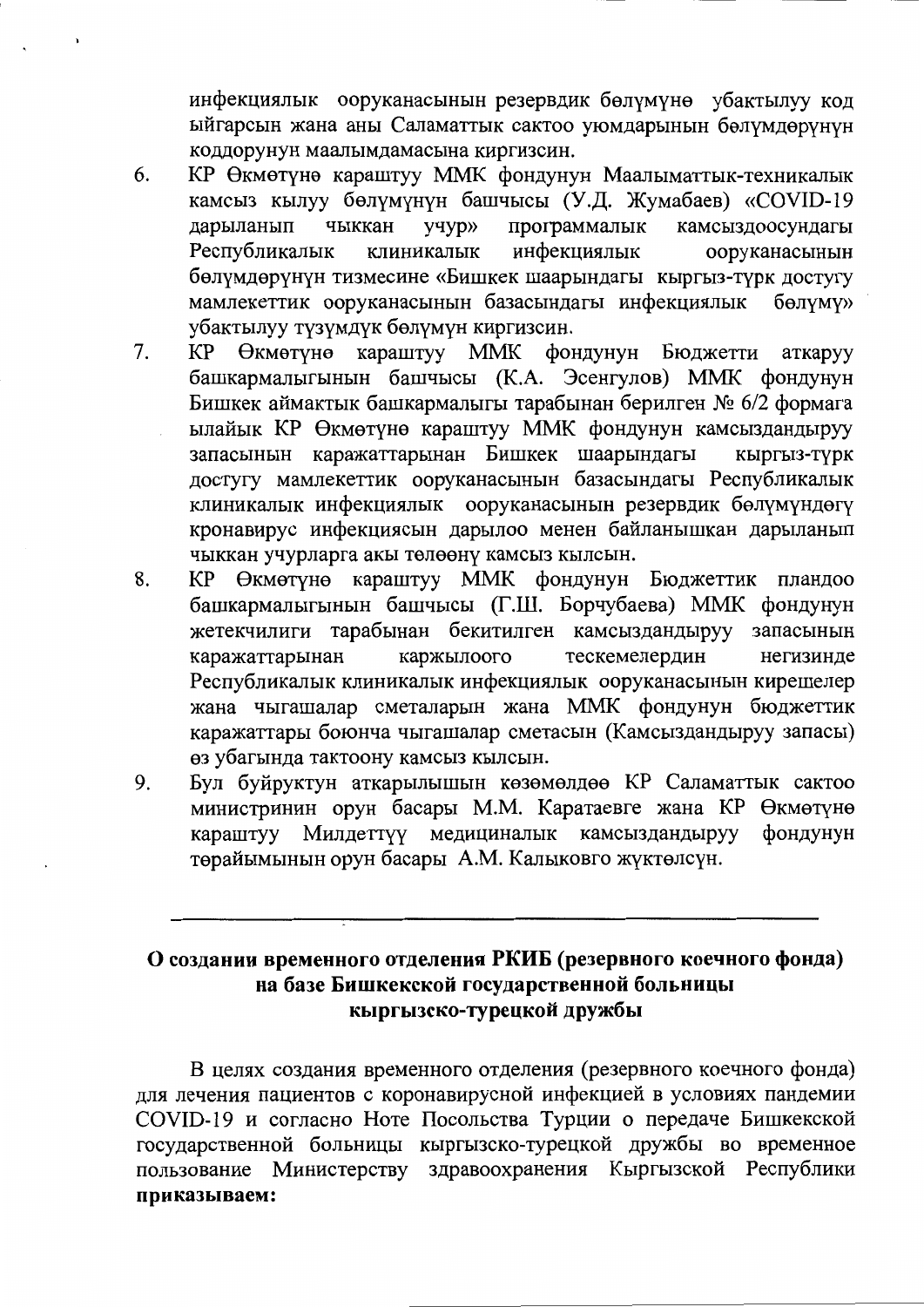- 1. Утвердить Временное положение об отделении РКИБ на базе Бишкекской государственной больницы кыргызско-турецкой дружбы (приложение 1).
- 2. Главному врачу Республиканской клинической инфекционной больницы (РКИБ) (Г.К. Аалиев):
- $2.1.$ резервное инфекционное создать Республиканской отделение инфекционной клинической больницы на 70 коек на базе Бишкекской государственной больницы кыргызско-турецкой дружбы (далее отделение РКИБ на базе БГБКТД) для лечения пациентов с коронавирусной инфекцией;
- предоставить в УОМПиЛП МЗКР расчеты по укомплектации  $2.2.$ резервного отделения РКИБ на базе БГБКТД соответствующими кадрами, необходимыми для функционирования открываемого отделения:
- $2.3.$ обеспечить резервное отделение РКИБ на базе БГБКТД необходимым оборудованием, мягким и твердым инвентарем, лекарственными средствами и медицинскими изделиями, а также продуктами питания для оказания медицинских услуг пациентам с коронавирусной инфекцией:
- $2.4.$ организовать соблюдение строгого противоэпидемического режима при госпитализации больных с новой коронавирусной инфекцией, с под личную подпись ознакомлением каждого сотрудника  $\mathbf c$ инструкцией организации работы инфекционного стационара с коронавирусной инфекцией;
- $2.5.$ Обеспечить работу коек резервного отделения РКИБ на базе БГБКТД для лечения пациентов с коронавирусной инфекцией до стабилизации эпидемиологической ситуации;
- установить компьютер с обеспечением интернета для работы  $2.6.$ программного обеспечения «Пролеченный случай COVID-19»;
- обеспечить своевременное и качественное заполнение КСФ-1 (форма  $2.7.$ № 066-1/у) по пролеченным случаям, ввод их в программное обеспечение «Пролеченный случай COVID-19» и представление до 5го числа следующего месяца в Бишкекское ТУ ФОМС Отчета по пролеченным случаям с короновариусной инфекцией согласно форме № 6/2 утвержденных приказом МЗ КР и Фонда ОМС № 209/126 от 30.03.2020 г.
- $3<sub>1</sub>$ Начальнику УОМПиЛП МЗ КР (А.С. Ешходжаева) решить вопрос о выделении медицинских работников из организаций здравоохранения третичного уровня г. Бишкек для обеспечения круглосуточной работы резервного отделения РКИБ на базе БГБКТД.
- Ректорам КГМА, КГМИПиПК (И.О. Кудайбергенова, Р.А. Курманов),  $\overline{4}$ . факультета КРСУ (А.Г. декану медицинского Зарифьян  $\overline{a}$ согласованию) предоставить кафедр список сотрудников инфекционных болезней для временной работы в резервном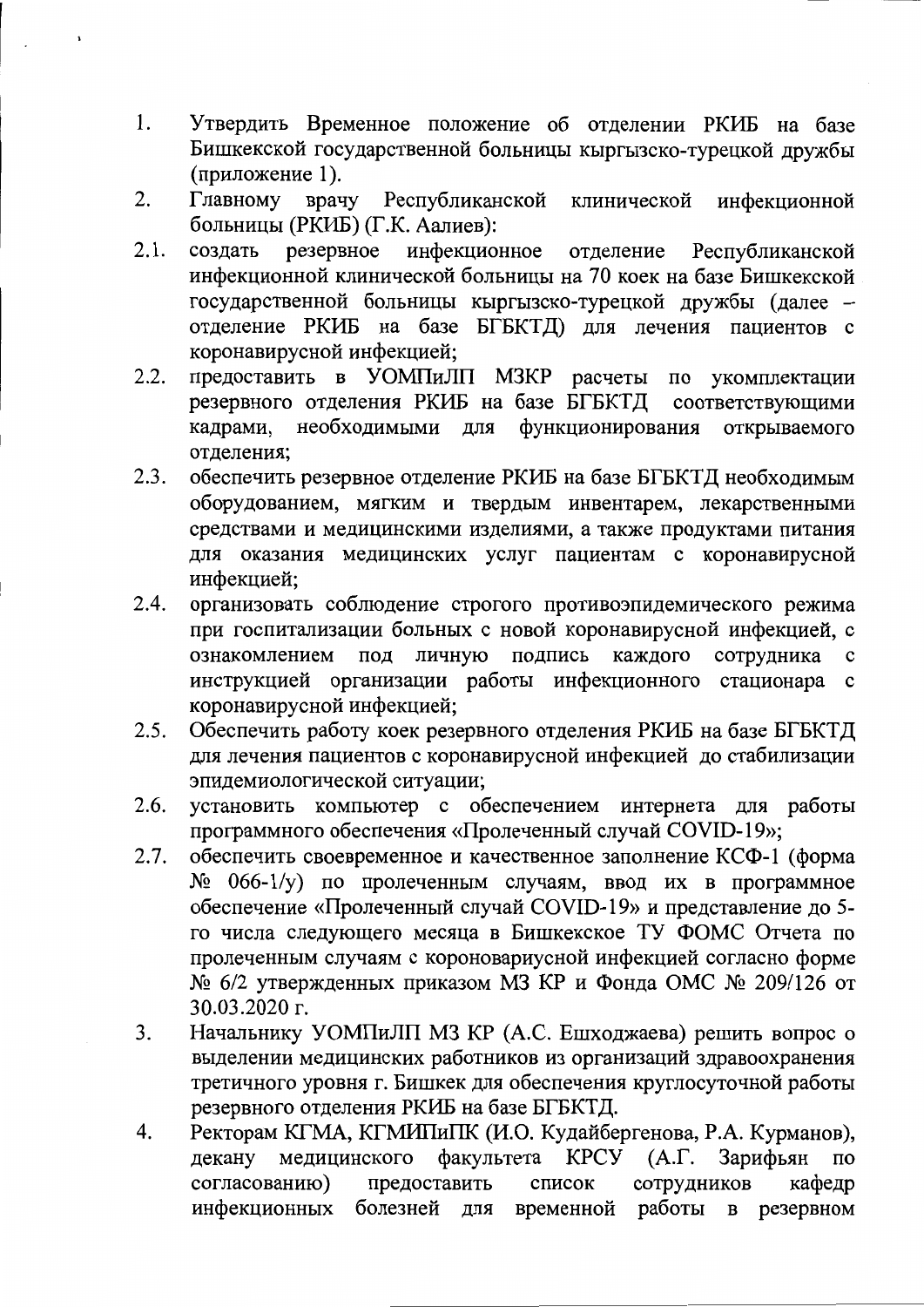РКИБ базе БГБКТД стабилизации отделении на  $\pi$ o эпидемилогической ситуации.

- Директору ЦЭЗ МЗ КР (Б.К. Станбеков) присвоить временный код  $5<sub>1</sub>$ вновь созданному отделению РКИБ на базе БГБКТД и внести в Справочник кодов отделений организаций здравоохранения.
- Начальнику ОИТО Фонда ОМС (У.Д. Жумабаев) в программном 6. обеспечении «Пролеченный случай COVID-19» в перечень отделений РКИБ внести временное структурное подразделение «Инфекционное отделение на базе БГБКТД».
- Начальнику УИБ Фонда ОМС (К.А. Эсенгулов) обеспечить оплату 7. пролеченных случаев, связанных с лечением коронавирусной инфекции в отделении РКИБ на базе БГБКТД из средств Страхового запаса Фонда ОМС при Правительстве КР согласно форме № 6/2, представленных Бишкекским ТУ ФОМС.
- 8. Начальнику УБП Фонда ОМС (Г.Ш. Борчубаева) обеспечить своевременное уточнение Смет доходов и расходов РКИБ и Сметы расходов по бюджетным средствам Фонда ОМС (Страховой запас) на основании утвержденных руководством Фонда ОМС Распоряжений на финансирование из средств страхового запаса.
- Контроль за исполнением настоящего 9. приказа возложить на заместителя министра здравоохранения М.М. Каратаева и заместителя председателя Фонда ОМС А.М. Калыкова.



Кыргыз Республикасынын **Өкмөтүнө караштуу Милдеттүү** медицинальж камеыздандыруу **POILTVLEY IK TODA WEINILI Боронбаева**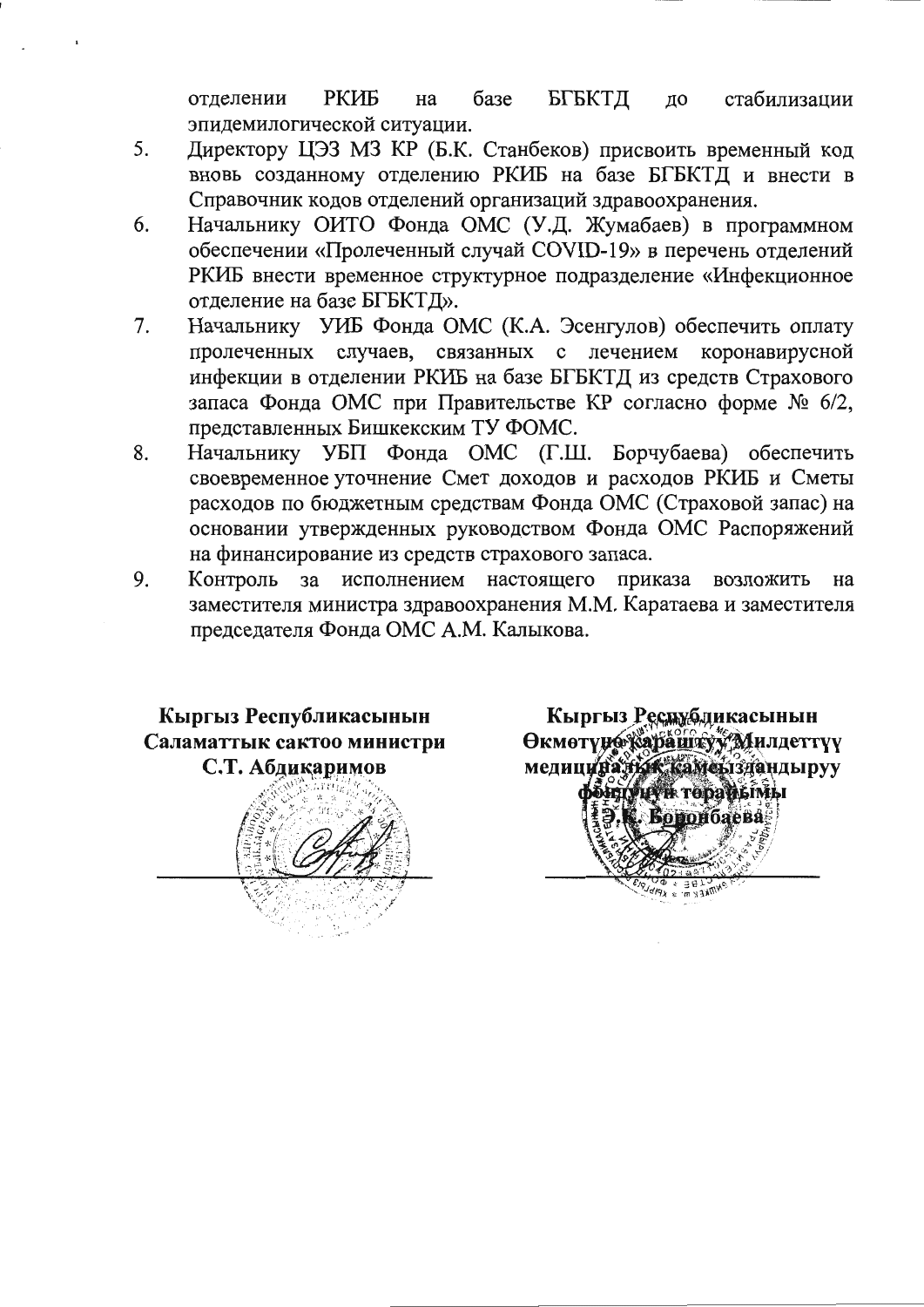

# Временное положение об инфекционном отделении Республиканской инфекционной клинической больницы на базе Бишкекской государственной больницы кыргызско-турецкой дружбы

1. Инфекционное отделение для лечения больных коронавирусной инфекцией COVID-19 (далее инфекционное отделение) является подразделением Республиканской клинической инфекционной больницы обеспечивающее (далее РКИБ). госпитализацию, консультативнодиагностическую и лечебную помощь.

2. Инфекционное отделение имеет в своем составе определенную территорию, здание, оборудование и другое имущество.

3. Основные задачи инфекционного отделения:

высококвалифицированной  $3.1.$ Оказание консультативнодиагностической и лечебной помощи пациентам с КВИ.

3.2. Организация ухода за инфекционными больными с коронавирусной инфекцией COVID-19 в условиях противоэпидемического режима. обеспечивающего защиту от случаев распространения заболевания за пределы отделения.

4. Инфекционное отделение осуществляет:

лечебную помощь Высококвалифицированную 4.1. условиях  $\, {\bf B}$ коронавирусной COVID-19 инфекцией  $\mathbf{c}$ соблюдением пандемии противоэпидемического режима.

4.2. Информирование руководства РКИБ о численности больных, об их состоянии и потребностях.

4.3. Дезинфекцию вещей и белья больных, текущую дезинфекцию помещений, санитарную обработку транспорта и лиц, сопровождающих больного.

5. Инфекционное отделение должно иметь:

- приемный (боксированное) блок;

- боксированные палаты для госпитализации больных;
- палаты реанимации и интенсивной терапии;
- вспомогательные кабинеты: рентгенологический; УЗИ кабинет;
- складские, подсобные помещения;
- площадку для дезинфекции транспорта;
- пищеблок в РКИБ;
- прачечная в РКИБ.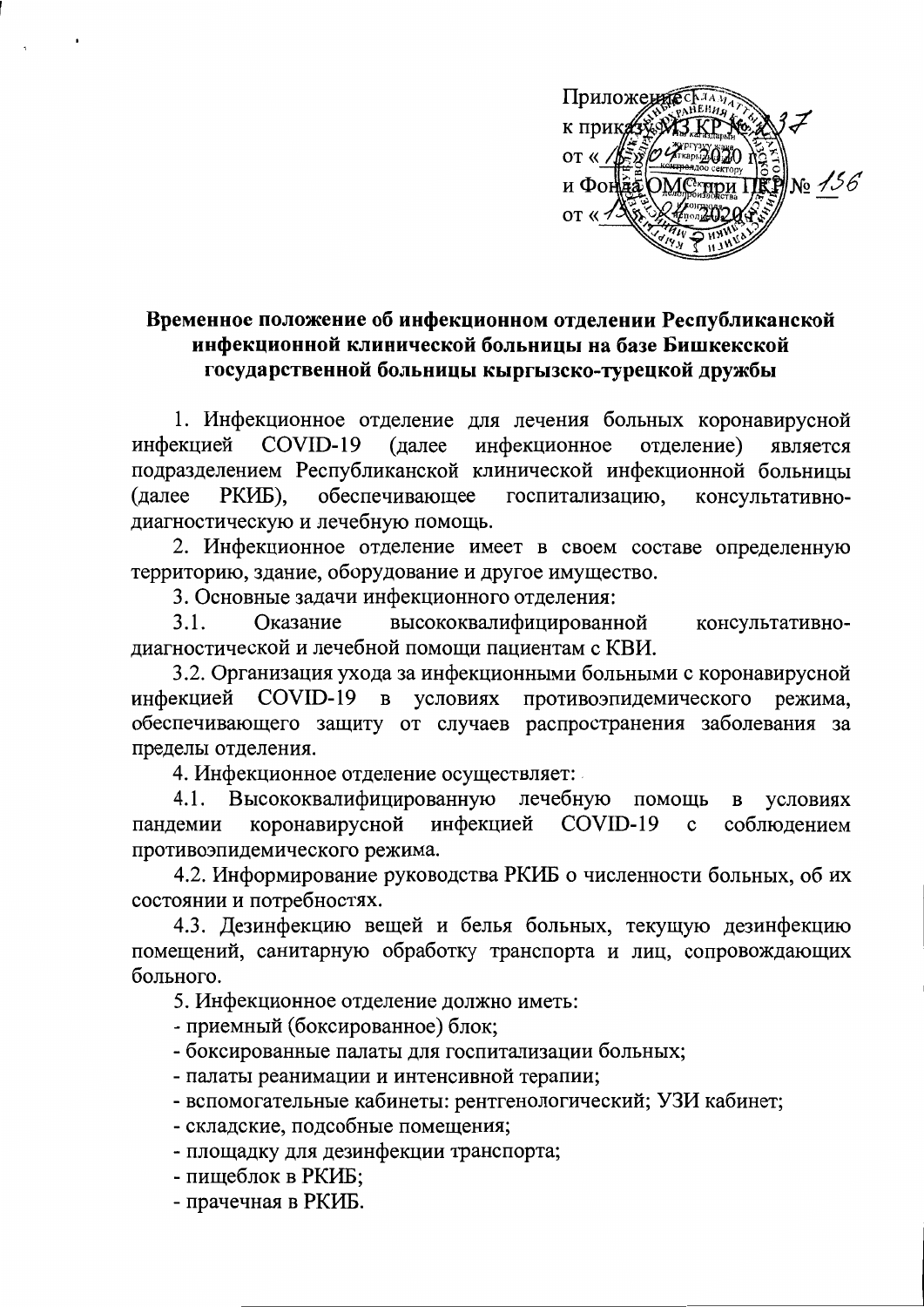6. Госпитализация больных осуществляется по линии скорой мелицинской помощи.

7. Инфекционное отделение руководствуется настоящим Положением, Уставом РКИБ, действующим законодательством по здравоохранению, приказами и указаниями Министерства здравоохранения Кыргызской Республики.

8. Управление инфекционным отделением осуществляется главным врачом РКИБ.

9. Инфекционное отделение ведет учет и представляет отчеты о своей деятельности по формам и в сроки, установленные Министерством здравоохранения Кыргызской Республики.

#### Организация работы инфекционного отделения с коронавирусной инфекцией COVID-19

В отделении имеются:

- зона строгого противоэпидемического режима (контагиозной части);

- зона ограничений (чистой части).

В зоне строгого противоэпидемического режима размещаются:

- приемный блок для приема больных;

- палаты для больных;

- рентгеновский кабинет;

- санпропускник для персонала;

В зоне ограничения («чистая») размещаются:

- администрация;

- хозяйственные службы;

- "чистая" половина санитарного пропускника для персонала;

- комнаты для персонала;

Границы двух зон отделяются закрытым холлом.

### С момента поступления больных организуется внешняя охрана территории больницы.

В приемном блоке осуществляется прием больных с коронавирусной инфекцией COVID-19.

В приемном блоке берется у больного материал для вирусологического исследования, назначается лечение и заполняется первичная медицинскаю документацию на каждого больного.

В лечебных палатах создаются условия для обеспечения больных предметами индивидуального пользования, а также для проведения текущей дезинфекции.

В палатах реанимации и интенсивной терапии обеспечивается интенсивный уход за тяжелыми больными, поэтому должны быть оснащены аппаратом искусственной вентиляции легких и монитором параметров лыхания.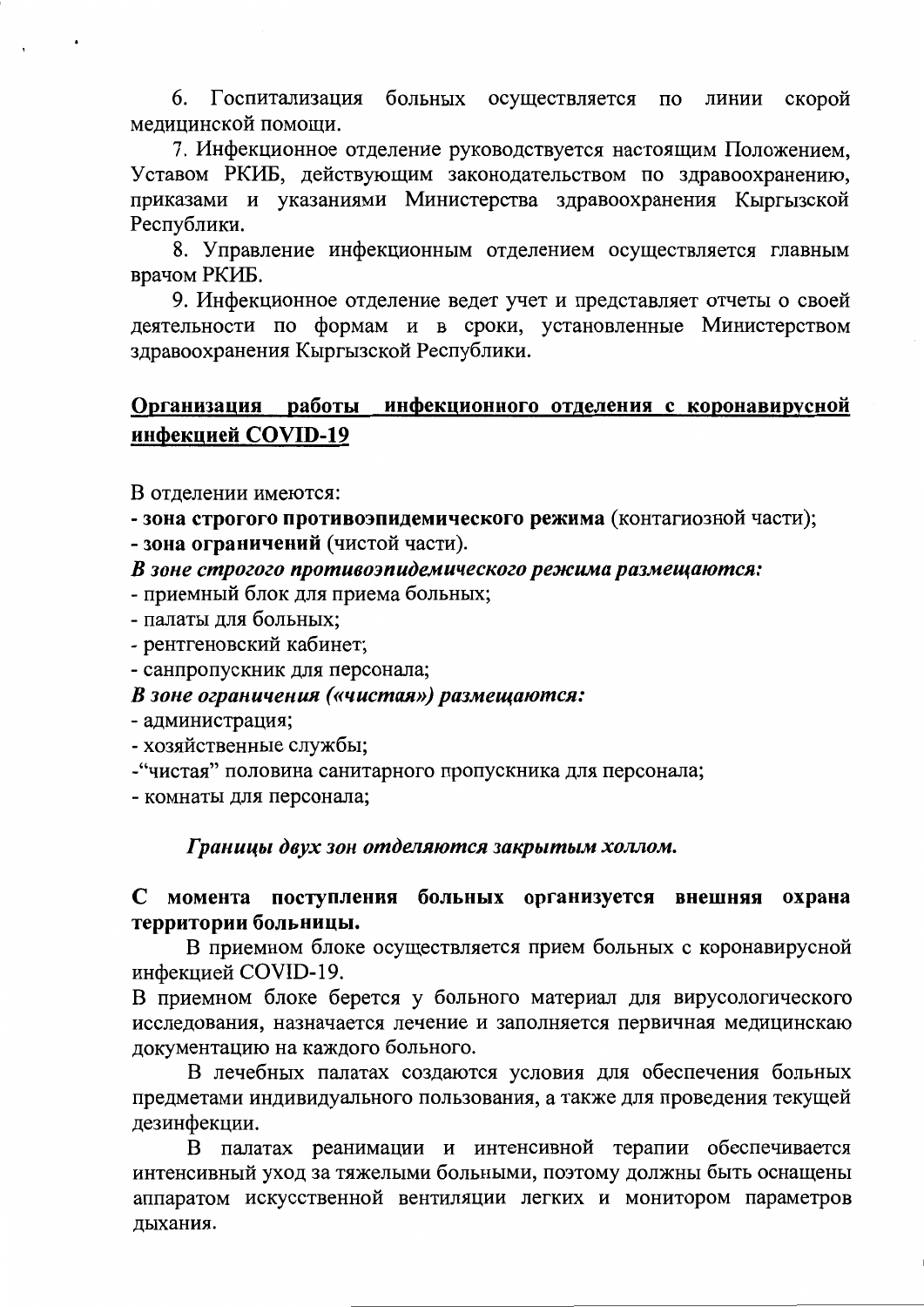$\overline{B}$ больного проводится заключительнаю палате после выписки дезинфекция.

Перед началом работы медицинский персонал в "чистой" половине санитарного пропускника переодевается в СИЗ. Защитный костюм одевается до входа в палату или помещение, где находятся больные или заразный материал в следующей последовательности.

## Порядок надевания защитного костюма типа №1

а) Костюм надевают в следующем порядке: комбинезон (пижама), носки (чулки), сапоги (галоши), капющон (большая косынка) и противочумный халат (при необходимости пользоваться фонендоскопом, его надевают перед капюшоном или большой косынкой).

б) Тесемки у ворота халата, а также пояс халата завязывают спереди на левой стороне петлей, таким же образом закрепляют тесемки на рукавах.

в) Респиратор (маску) надевают на лицо так, чтобы были закрыты рот и нос, для чего верхний край маски должен находиться на уровне нижней части орбит, а нижний - заходить под подбородок. Верхние тесемки маски завязывают петлей на затылке, а нижние - на темени (по типу пращевидной повязки).

г) Надев респиратор, по бокам крыльев носа закладывают ватные тампоны.

д) Очки должны плотно прилегать к капюшону (косынке), стекла натерты специальным карандашом или кусочком сухого мыла, предупреждающими их запотевание. В местах возможной фильтрации воздуха закладывают ватные тампоны.

е) Затем надеваются перчатки (после проверки их на целостность воздухом). ж) За пояс халата с правой стороны закладывают полотенце.

### Порядок снятия защитного костюма типа №1

а) Защитный костюм снимается после работы в специально выделенном помещении или в том же кабинете, где проводилась работа, но после полного обеззараживания этого помещения.

б) Для обеззараживания костюма должны быть предусмотрены:

- тазик или бачок с дез.раствором для обработки наружной поверхности сапог или галош;

- тазик с дезинфицирующим раствором для обработки рук в перчатках в процессе снятия костюма;

- банка с притертой пробкой с 70° спиртом для обеззараживания очков и фонендоскопа;

- металлический бак с дез.раствором для обеззараживания халата, косынки (капюшона) и полотенца;

- металлическая кастрюля или стеклянная банка с дез.раствором для обеззараживания перчаток.

в) При обеззараживании костюма дезинфицирующими растворами все его части полностью погружают в раствор.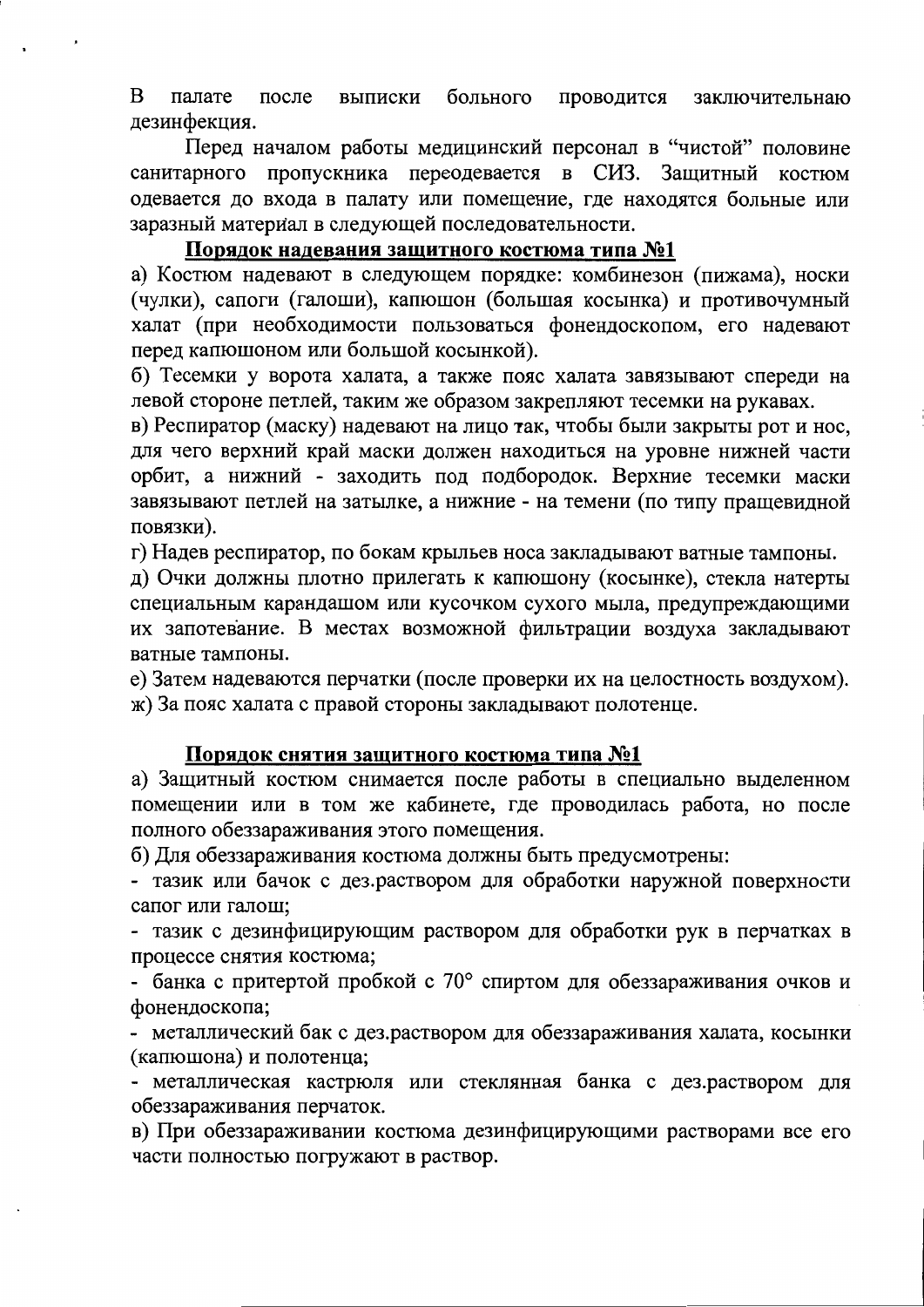г) При автоклавировании, защитный костюм складывать в банки, биксы или камерные мешки, которые снаружи обработать дезинфицирующим раствором.

д) Снимать защитный костюм медленно, не торопясь.

е) Порядок снятия:

- в течение 1-2 минут мыть руки в перчатках в дезинфицирующем растворе (в качестве дезинфицирующих средств могут быть использованы дезсредства разрешенные для этих целей в Кыргызской Республике в соответствии с инструкцией производителя) после снятия каждой части костюма руки в перчатках погружают в дез.раствор);

- сапоги или галоши протирать сверху вниз ватными тампонами, обильно смоченными дезинфицирующим раствором (для каждого сапога применять отдельный тампон);

- медленно вынимать полотенце;

тампоном, обильно смоченным - протирать ватным дез.раствором, клеенчатый фартук снимают его, сворачивая наружной стороной внутрь, снимают вторую пару перчаток и нарукавники;

- не касаясь открытых частей кожи, снять фонендоскоп;

- очки снимать плавным движением, оттягивая их двумя руками вперед, вверх, назад, за голову;

- развязывать завязки ворота халата, пояс и, опустить верхний край перчаток, развязать завязки рукавов;

- снимать халат, заворачивая наружную часть его внутрь;

- снимать косынку, осторожно собирая все концы ее в одну руку на затылке;

- снимать перчатки, проверить их на целостность в дез.растворе (но не воздухом!).

- еще раз обмыть сапоги (галоши) в баке с дез.раствором и снять их.

ж) По окончанию работы в зоне строгого режима медицинский персонал в "грязной" части санитарного пропускника снимает защитную одежду, которая дезинфицируется, потом проходит санитарную обработку и в "чистой" половине одевает свою одежду.

з) После снятия защитного костюма руки, обработав антисептиком, тщательно вымыть с мылом в теплой воде.

У персонала, работающего в зоне строгого противоэпидемического режима, перед началом работы измеряется температура и регистрируется в журнале. Лица с повышенной температурой, плохим специальном самочувствием направляются в изолятор для персонала, а в местах их пребывания до изоляции проводится заключительная дезинфекция.

### Укомплектованная укладка для забора материала от больных на лабораторное исследование:

- 1. Транспортная среда 2штук;
- 2. Палочка с велюр тампоном;
- 3. Термо сумка с хладоэлементами;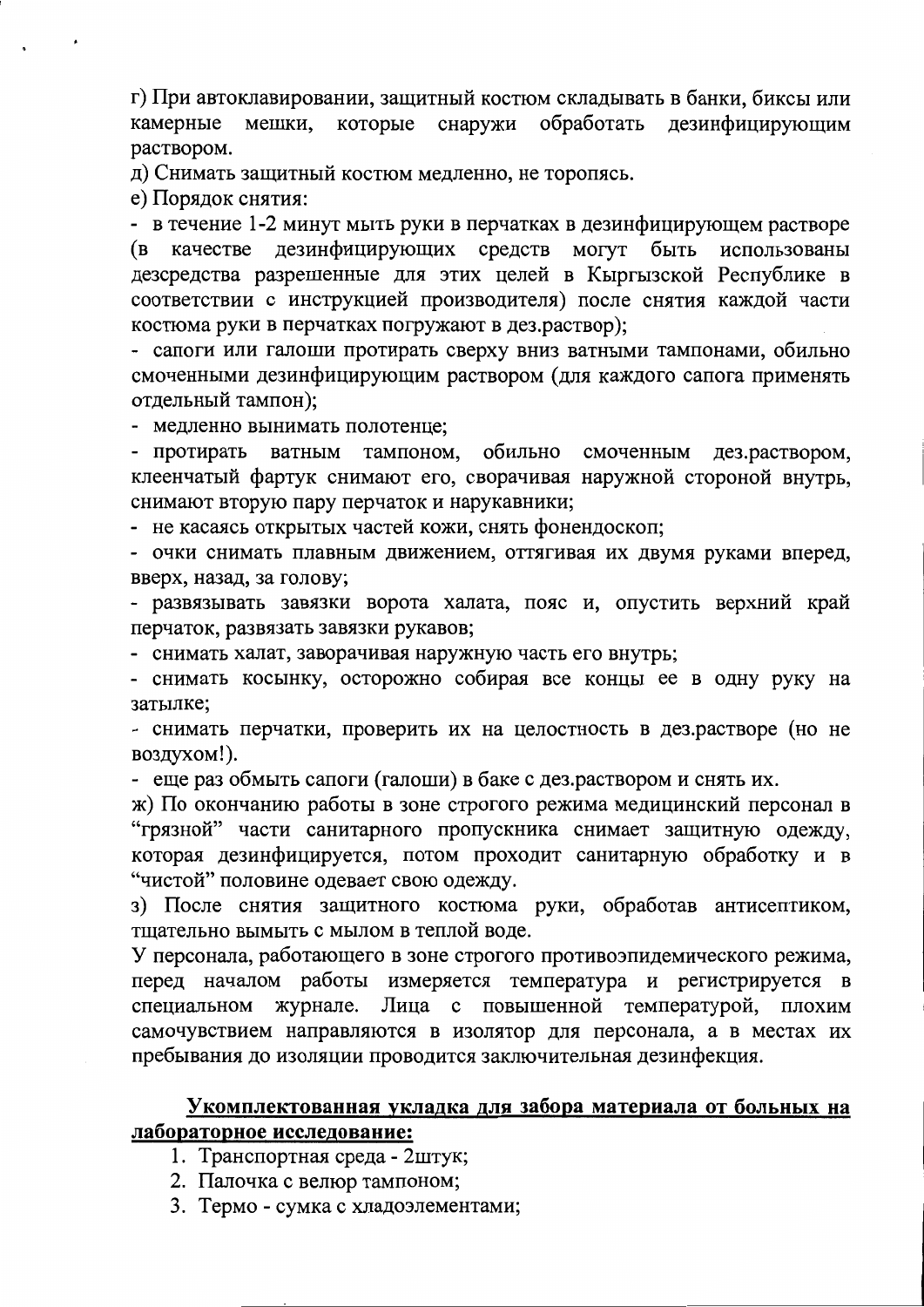- 4. Направление и простой карандаш;
- 5. Полиэтиленовый пакет.

# Инструкция по отбору клинического материала коронавирусную инфекцию:

Носоглоточный мазок - должен быть взять в течение 72 часов с момента начала болезни до начала проведения антивирусной терапии.

- **(попросить** • Освободить носовые ПУТИ **OT** слизи больного высморкаться);
- Материал собирают стерильным тампоном, который вводят в обе ноздри по очереди на глубину 2-3см в область нижнего носового хода, после чего вращательными движениями тампон медленно извлекают из носа.
- Мазок погружают в пробирку с 2мл транспортной средой.

После взятия клинического материала необходимо промаркировать образцы и заполнить направление со следующими данными

- -Ф.И.О. больного;
- идентификационный номер;
- -возраст, дата рождения, пол;
- -дата и время взятия материала;
- -дата и время отправки лабораторию;
- Мотделение;
- -диагноз;
- -прием противовирусных препаратов;
- -Ф.И.О направившего врача (контактные данные, тел).

Транспортировка должна осуществляться с соблюдением требований правил упаковки и транспортировки в специальных закрытых переносных термостатированных, отмеченных символом предупреждения биологической опасности контейнерах.

Сопроводительная документация помещается в предназначенный для нее карман контейнера, а в случае его отсутствия - кладется в контейнер в отдельном полиэтиленовом пакете.

# Примечание: Отрицательный результат теста, особенно если это образец из верхних дыхательных путей, не исключает инфекцию. В этом случае нужно повторно отобрать образец из нижних дыхательных путей и повторить тестирование.

Укомплектование укладки на случай при аварийных ситуациях с кровью M3KP «По эпидемиологическому надзору за соответствует приказу вирусными гемоконтактными инфекциями в ОЗ №114 от 13.03.2015 года.